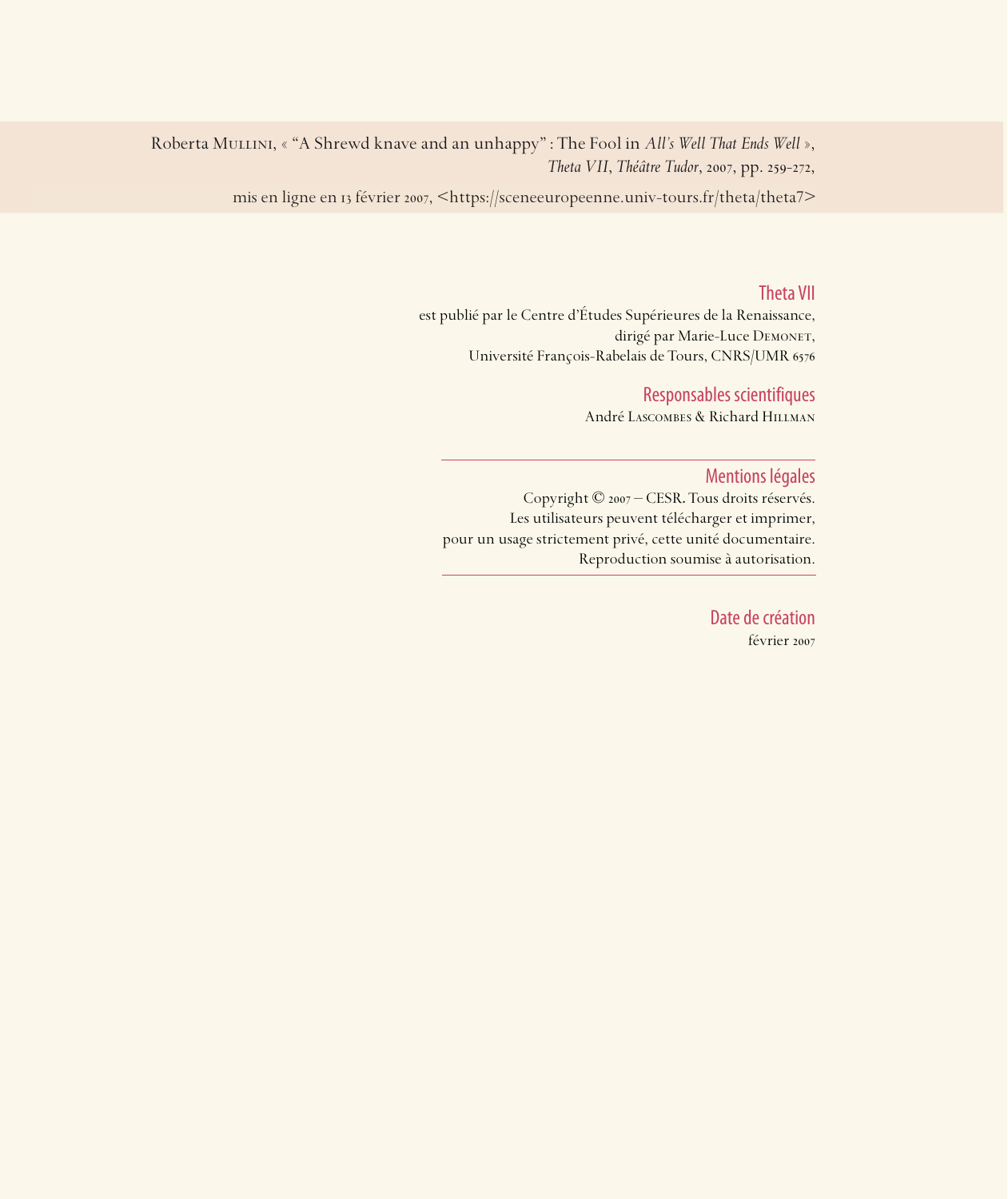Thêta VII - Théâtre Tudor Roberta MULLINI | p. 257-270 CESR, Tours

# "A shrewd knave and an unhappy": The Fool in All's Well that Ends Well

Roberta Mullini University of Urbino

# The Status of Shakespearean Fools

According to Juri Lotman's typology of culture, a great divide separates symbolic and syntagmatic models of society. The former, medieval society, is characterised by a strong sense of hierarchy, according to which individuals are worthy only so far and so long as they occupy a position in the hierarchical scale. The latter, modern society, is marked by greater consideration for the biological person whose social existence is no longer linked to any hierarchical status.<sup>1</sup> Starting from this division, which of course has no pretension to being chronologically precise, we can try to define the position and the stature of the court-fool.

The fool works at a king's court because the king wants to be amused, or wants to divert the "evil eye" from his sacred person. The fool is thus called from the outer world into the inner world, from the land of darkness into the light, from a chaotic reality into *the* order. A person is asked to play a role: that of the king's jester. Those who come from the mobile world outside,

I. See Lotman. In the first part of the present article I make use (with changes) of some paragraphs from a previous work of mine, "Playing the Fool".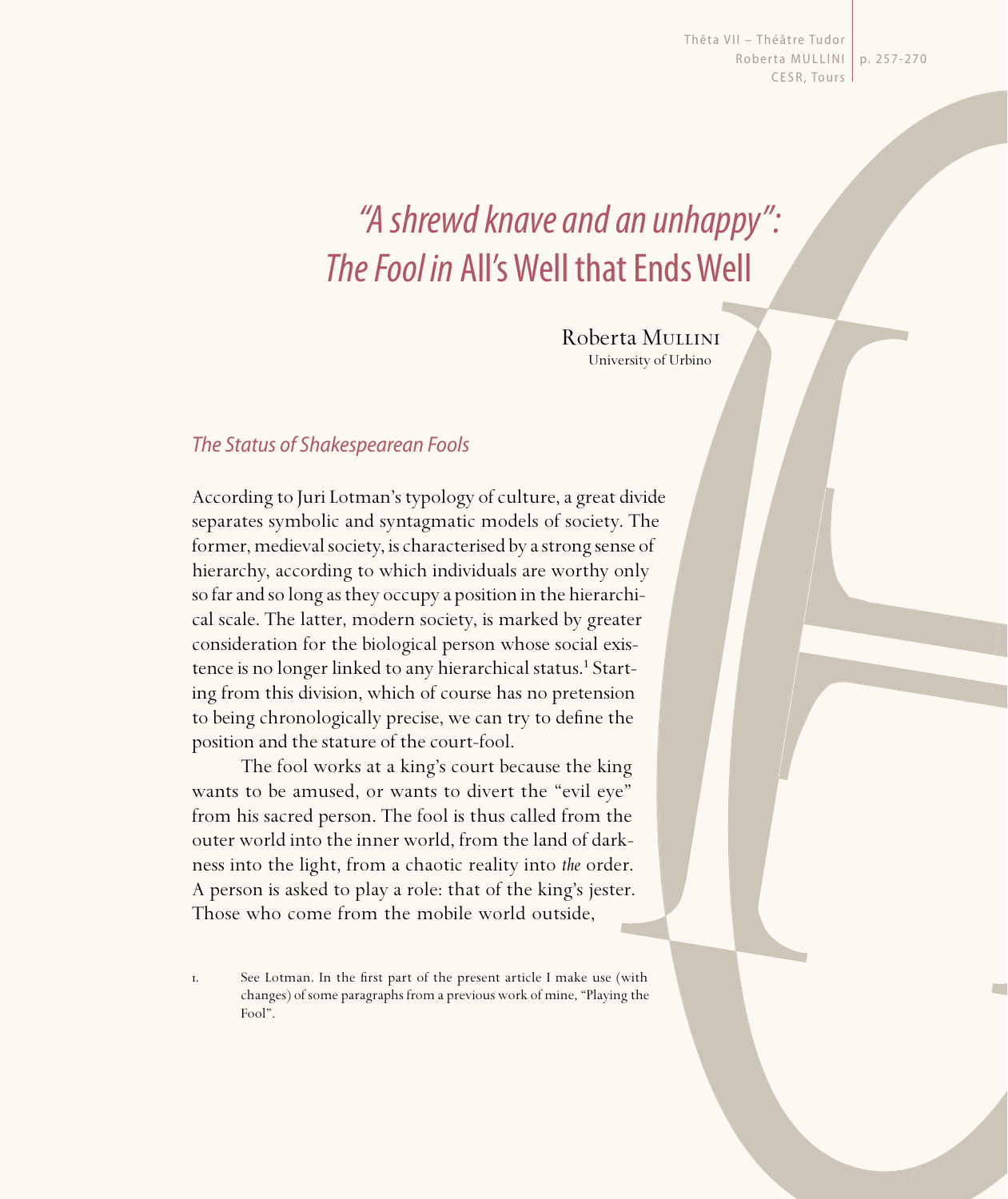from the liminal culture of the anti-model, are asked to live in an immobile world, that of the model and of the static hierarchy.<sup>2</sup> And to the outside they still belong, even when acting in the inside, still bringing with themselves the legacy of their origin. Part of this legacy is the continuous harping on the body, on its physicality and on sexuality. If *order* is the epitome of what is high, closed, inside, immobile, finished, ordered and spiritual, its contrary—*disorder—*is made up of what is low, open, outside, mobile, unfinished, disordered and bodily.<sup>3</sup> Moreover, the two polarisations are accompanied by further contraries connected to what is serious/comic, wise/foolish, officially true/extra-officially real, respectively.

However, once inside the high space of the court, the fool's chaotic significance is subjected to the influence of the power of symbolic society: his freedom is a sign of the power which calls him to life; his liberty finds expression through and is limited by the licence given by authority. If this licence is withdrawn, the court-fool is no longer himself and has to go back to the world from which he came. He neither belongs to the symbolic model, nor has any place in the hierarchy: he is accepted by this same hierarchy because the king wants a sort of speaking and tumbling toy, and a comic double of his royal person. The bauble and the coxcomb are comic copies of the king's sceptre and crown.<sup>4</sup>

So the court-fool is at the same time at the top and the bottom of the social scale, yet cannot be considered part of it: when his licence is revoked, the fool is sent back to the world of prostitutes and petty crime, back to the roads and the market-place. (Considering Shakespeare's plays, it is not difficult to see Pompey in *Measure for Measure* and Autolycus in *The Winter's Tale* as such displaced fools.)

According to Robert Armin's division, fools can be considered either natural or artificial, but in Shakespearean drama it is hard to distinguish between the two. Armin himself writes that Will Sommers was "the Kings naturall iester",<sup>5</sup> but the episodes he narrates from Sommers' life reveal him as an artificial fool rather than a natural one. In practice, many people put on the mask of folly in order to earn their living at court, thus creating a first level of simulation. And it is at this point that other cultural cross-currents meet in the figure of the courtfool, the tradition of carnival buffoons and of marketplace players being grafted onto the insane children of nature (or onto those who feign a degree of lunacy).

. Cf. Armin, sig. E .

<sup>.</sup> See Corti.

<sup>3.</sup> Cf. Corti, pp. 14-15.

<sup>.</sup> See Duvignaud.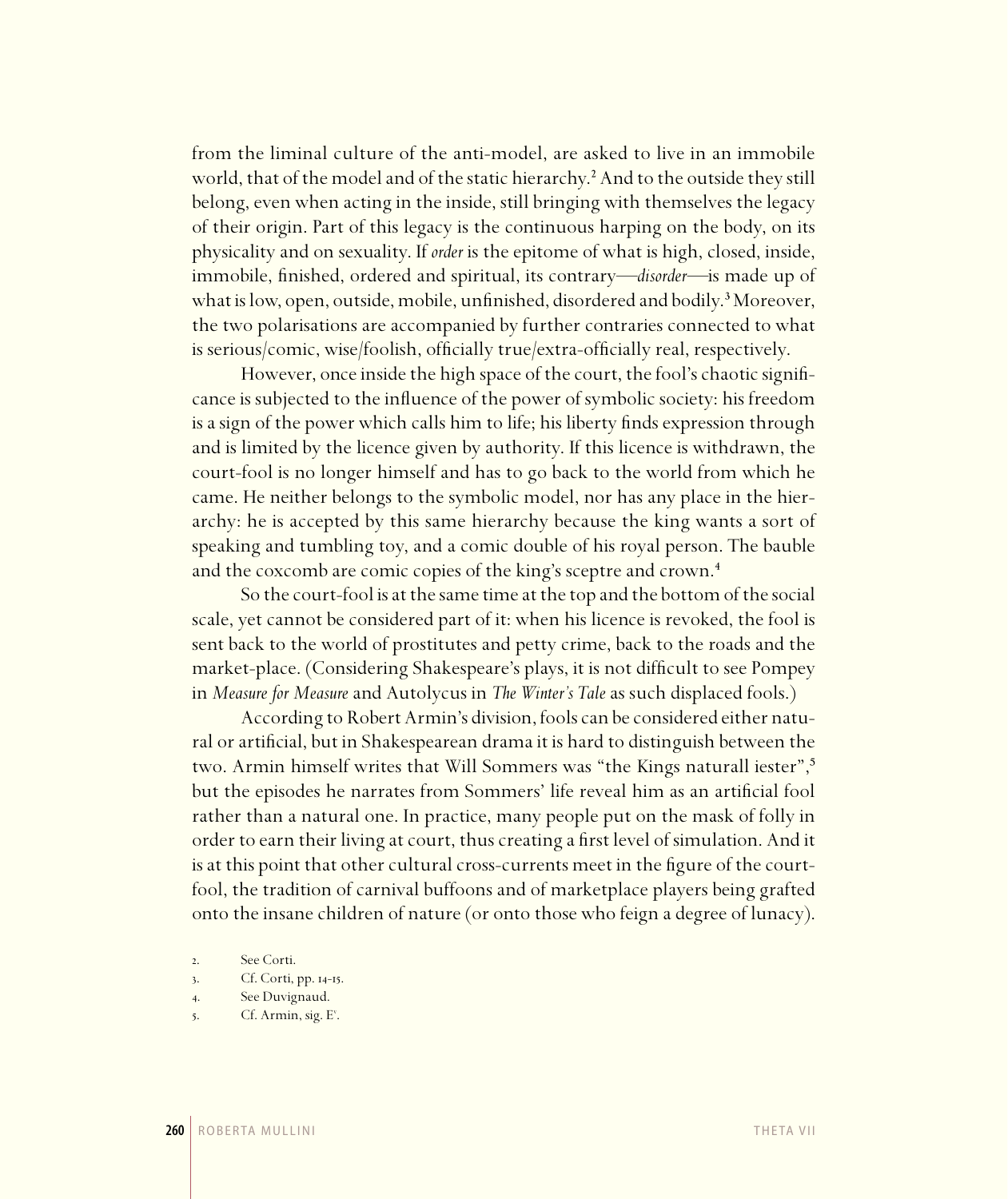The clerical condemnation of *histriones* and their exclusion from the Christian community also combine to enrich a figure who lives outside society, far from any accepted norm, blamed and feared because of both his behaviour and his possible connection with supernatural powers. All this is summed up in the typical costume of court-fools: the "disorder" of the motley colours; the bauble as the sceptre of a nowhere bordering on an everywhere, and as a reminder of an excessive sexuality (the sin of lechery); the pig's bladder as the icon of a foolish mind, and simultaneously of the sin of gluttony; the coxcomb or the cap with ass's ears as the parodic crown of the king of the feast, and, together, as a link to two animals recorded in the Gospel as being near Christ at the time, respectively, of his death and birth.<sup>6</sup>

The humanistic view of the fool—that of Erasmus' *Praise of Folly* rather than Brant's *Narrenschiff*—evaluates the figure as the mouthpiece of truth. Fools, says Erasmus, can provide

> the very thing a Prince is looking for, jokes, laughter, merriment and fun. And, let me tell you, fools have a gift which is not to be despised. They're the only ones who speak frankly and tell the truth, and what is more, passionately the truth . . .. The fact is kings do dislike the truth, but the outcome of this is extraordinary for any fools. They can speak truth and even open insults and be heard with positive pleasure: indeed, the words which would cost a wise man his life are surprisingly enjoyable when uttered by a clown.  $(Chap. 36)$

But it must be emphasised that hierarchical society permits the fool's truth precisely because it is told by someone who this same "wise" society considers to be a fool. The truth of the fool's discourse cannot be utilised to change the situation because, as Michel Foucault (pp.  $10-12$ ) reminds us, it has no value: it belongs to the time-off period of games, and the sender of the message is licensed only so long as his satirical comments do not intrude into the sphere of action. "Truth's a dog must to kennel", as Lear's Fool laments (I.iv.109). As Richard Hillman writes, "his [the Fool's] marginality simultaneously signifies the limits of his power"  $(p. 15)$ .

<sup>.</sup> Zucker observes that "The clown. . . plays the role of the outsider, the one who is outlandish in costume, mores, and manners" (p. 315). For a more detailed study of both court- and stage-fools, see Welsford, Willeford, and Billington. Among the many articles on the subject, see particularly that of Evans for its stress on the actor/character and stage/audience relationships.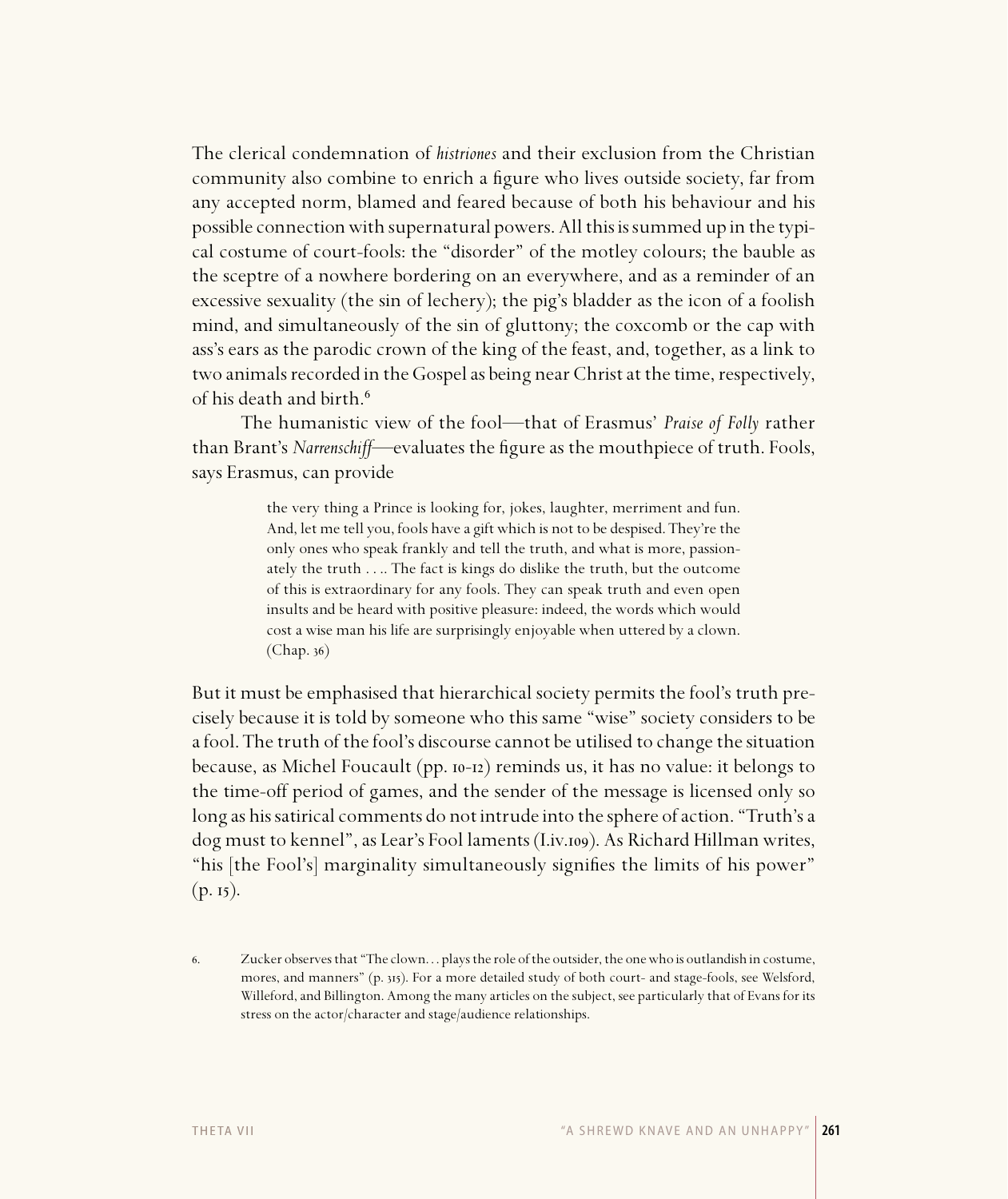Games have their own rules, which do not affect the level of reality. When the game is over, the players resume their daily activities: the fool, however, who constantly signifies play, is not allowed a proper time for serious activity. He is allowed no activity at all outside the game, unless he steps out of it. But in this event the fool turns into a man, and is therefore useless to the court games. While playing the game, the fool enjoys his particular licence to address anybody, anywhere. His word is tolerated as a warped comment on reality. And it is exactly within the boundaries of his own licence—nearly always on the borderline of being whipped—that the fool has to make a profit from his discourse.

Shakespeare, once again, is ready to exploit this global and multi-faceted tradition when building his fools, drawing from both his own cultural history and the previous (and also contemporary) dramatic tradition in which the Vice was the leading role of many plays.<sup>7</sup> In the plays Shakespearean fools live as striking dramatic outsiders, for at least three main reasons: first, because they are the heirs of a culture of exclusion; secondly, because they are given no power to act on the events of the plot; thirdly, because they are meta-characters mediating between the play and the audience through what is their specific power: their discourse.

### Lavatch in All's Well That Ends Well

By the time he wrote *All's Well That Ends Well* (1603–4<sup>8</sup>), Shakespeare had already given life to several fool characters—from Launce to Launcelot Gobbo, from Touchstone<sup>9</sup> to Feste—and, starting around 1599-1600, he had a new clown in the Chamberlain's/King's Men. Robert Armin had replaced Will Kempe, and the playwright had to tailor his personage to both the physical aspect and the performance qualities of the new actor. Besides all that, this is the period in which, after *Hamlet*, Shakespeare wrote the so-called "problem plays", in which he inserts fool figures reluctantly. In the unsettled and disordered societies of both *Measure for Measure* and *Troilus and Cressida*, there is no room for a court fool, and only a Pompey and a Thersites find a place for their decayed humour and

<sup>7.</sup> For the main differences between Vice and fool, see Bourgy; also Mullini, *Corruttore di parole*, pp. 75-80.

<sup>.</sup> According to Hunter, ed., p. xxv.

<sup>9.</sup> Wiles, p. 145, is convinced that this role was played by Armin and not by Kempe. I agree with him, not accepting the arguments of Nielsen in favour of Kempe's longer staying with the Chamberlain's Men. Cf. Mullini, *Il fool in Shakespeare*, pp. 27-29. See also Sutcliffe.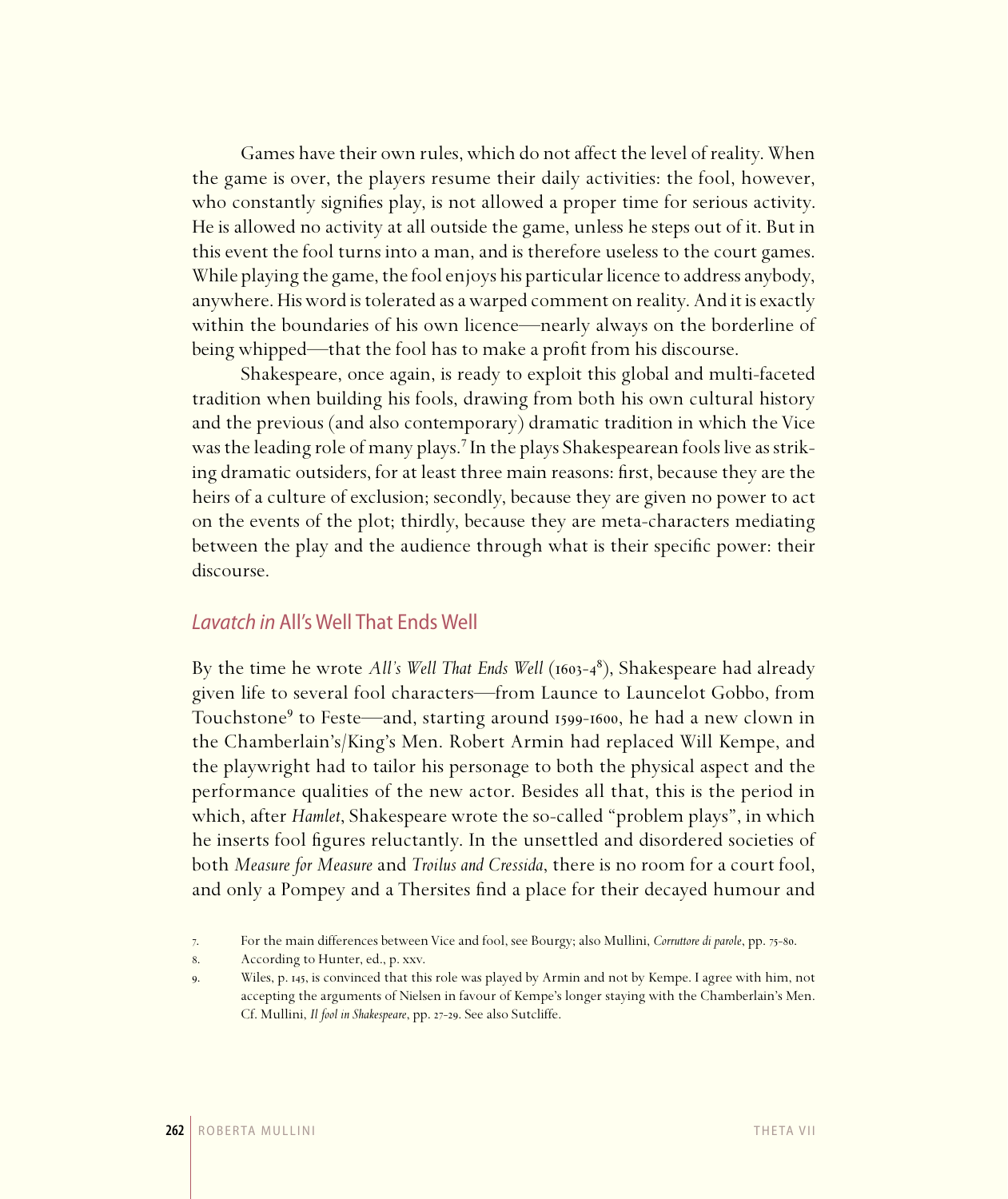cynicism, respectively. A fool proper—*the* Fool—will arrive only with *King Lear*  some time later, but he will leave the play "at noon" (III.vi.83), nearly recognising his inefficacy in solving his king's tragic troubles. In the court of Rossillion, where *All's Well That Ends Well* is largely set, an intermediate figure is to be found: Lavatch is a "leftover", so to say, of a previous political and social order, an antiquarian relic hardly tolerated in the new unstable situation. Power has passed from the deceased count to a woman—the Countess; Bertram, the heir, does not want to get married according to his king's and his mother's wishes and thereby threatens to disrupt the socio-political system. When forced to marry Helena, he leaves her "unbedded", a means of stressing that Rossillion will have no legitimate lord in a future child of his. Actually, there will be no child begotten of Bertram and Helena—until, of course, the comedic ending of the play, after the bed-trick, which reverses non-comic expectations about the plot.

Lavatch has survived his own lord and seems out of joint in the new *milieu*. He still lives inside the main action but is ready to step out of its borders, as little involved as possible, since his function as stage fool makes him a stranger in the court, an external element to which the court gives a limited licence but, paradoxically, a powerful voice with which to comment on events.

Bitterer than his "brethren", Lavatch often works as a servant and a messenger for his lady, but it is to his comments that Shakespeare gives the power to create the character, so that, as he is part of a "bitter" story, his word mirrors the most disquieting aspects of a decaying world. His ubiquitous word is condemned by the Countess in the last scene of Act IV, when, after the fool's exit, she comments on Lafew's judgement of Lavatch:

| Lafew. | A shrewd knave and an unhappy. |  |
|--------|--------------------------------|--|
|        | .                              |  |

*Countess.* So 'a is. My lord that's gone made himself much sport out of him; by his authority he remains here, which he thinks is a patent for his sauciness; and indeed he has no pace, but runs where he will.  $(IV.v.60-4)$ 

But already, at the beginning of the play during their first on-stage encounter, the Countess deplores her fool's behaviour, calling him "knave" rather than "fool", his actions "knaveries", and stressing his intrusions into the life of the court:

> What does this knave here? get you gone, sirrah. The complaints I have heard of you I do not still believe; 'tis my slowness that I do not; for I know you lack not folly to commit them and have ability enough to make such knaveries yours. $(I.iii.7-n)$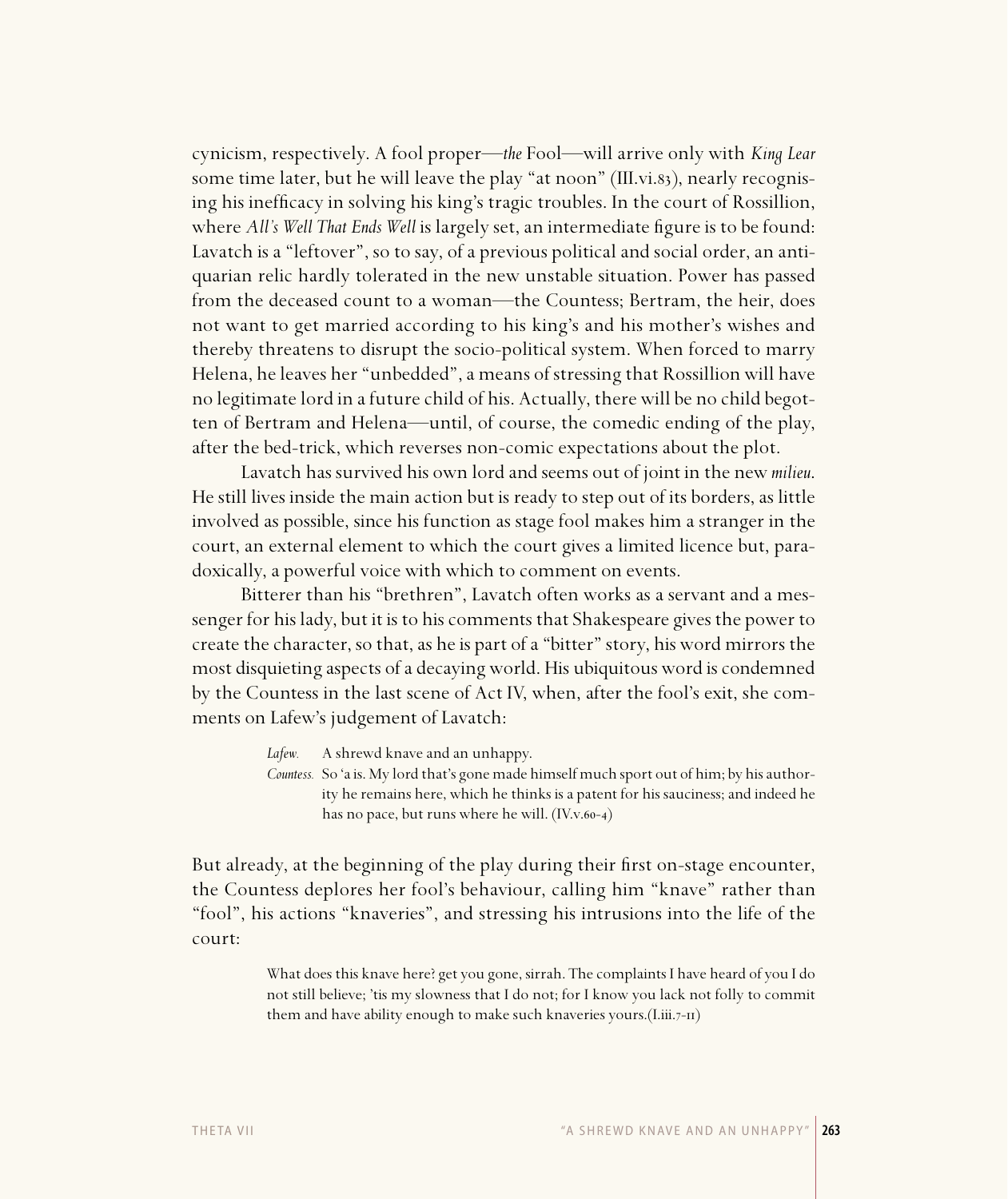Later in the play, the Countess admits to her own role as a lady "playing" with a fool during her time-off activities,<sup>10</sup> thus recognising Lavatch as part of the court's games, unable to act on the serious events taking place there: "I play the noble housewife with the time,/To entertain it so merrily with a fool" (II.ii.54-55). She is nonetheless ready to dismiss him soon afterwards, tired of the game itself: "An end, sir! To your business"  $(57)$ .

Lavatch's "sauciness" mainly concerns bawdy, but this is not by chance, since the play's whole action focuses on sex: lawful sex denied to Helena after the marriage but got by her through the bed-trick, and sex sought by Bertrand from Diana in Florence. The fool's word cannot but reproduce, at his highly sophisticated or debased level, what he sees and perceives around him—that is, decadence—and echo the main themes of the plot.<sup>11</sup> Actually, the fool's commenting power transfers the atmosphere of the play to his own level: Bertram's unwillingness to marry Helena is contrasted with Lavatch's desire to marry Isbel (I.iii); Bertram's contract with Diana—that is sex outside marriage, adumbrating cuckoldry—is already ambiguously foreshadowed in the fool's speech to the Countess in I.iii, especially when Lavatch declares that he hopes "to have friends for my wife's sake... for the knaves come to do that for me which I am aweary of" (Liii.38-41). In his words, the fool anticipates both Bertram's "weariness" and his search for illicit sex, and Shakespeare gets his fool to say that he is "A prophet I, madam" (I.iii.56) as an answer to the Countess's reproach: "Wilt thou ever be a foul-mouth'd and calumnious knave?"  $(55)$ . When, later in III.ii, he brings Bertram's letter to the Countess, Lavatch anticipates its content by his own arguments about his allegedly decaying love for Isbel, so that when his mistress asks him, "What have we here?", he answers only, "E'en that you have there" (III. ii. $17-18$ ), signalling a striking parallel between the two "love stories".<sup>12</sup>

These aspects of the play, and of the fool's role in particular, have been seen as simply parodic of the main action.<sup>13</sup> G. K. Hunter, the Arden Shakespeare

. Here I make use of the concepts of "time-on" and "time-off" activities as introduced by Goffman.

<sup>.</sup> I disagree, therefore, with what Goldsmith writes about him: "He is unlike Shakespeare's other fools in that his role bears no significant relationship to the play's meaning"  $(p. 60)$ .

<sup>.</sup> I had already jotted down these observations (in *Corruttore di parole*) when Roark's article was published. Roark, besides analysing insightfully many points of the play, also stresses the relevant role of Lavatch's words, especially their anticipation of complex moments of the plot. Some of his conclusions are very similar to mine.

<sup>.</sup> Bennett maintains that many of the fool's comments are due to "parody", as "preparation" of the action to come. This view of Lavatch is strongly biased by the critic's opinion that he is "a shallow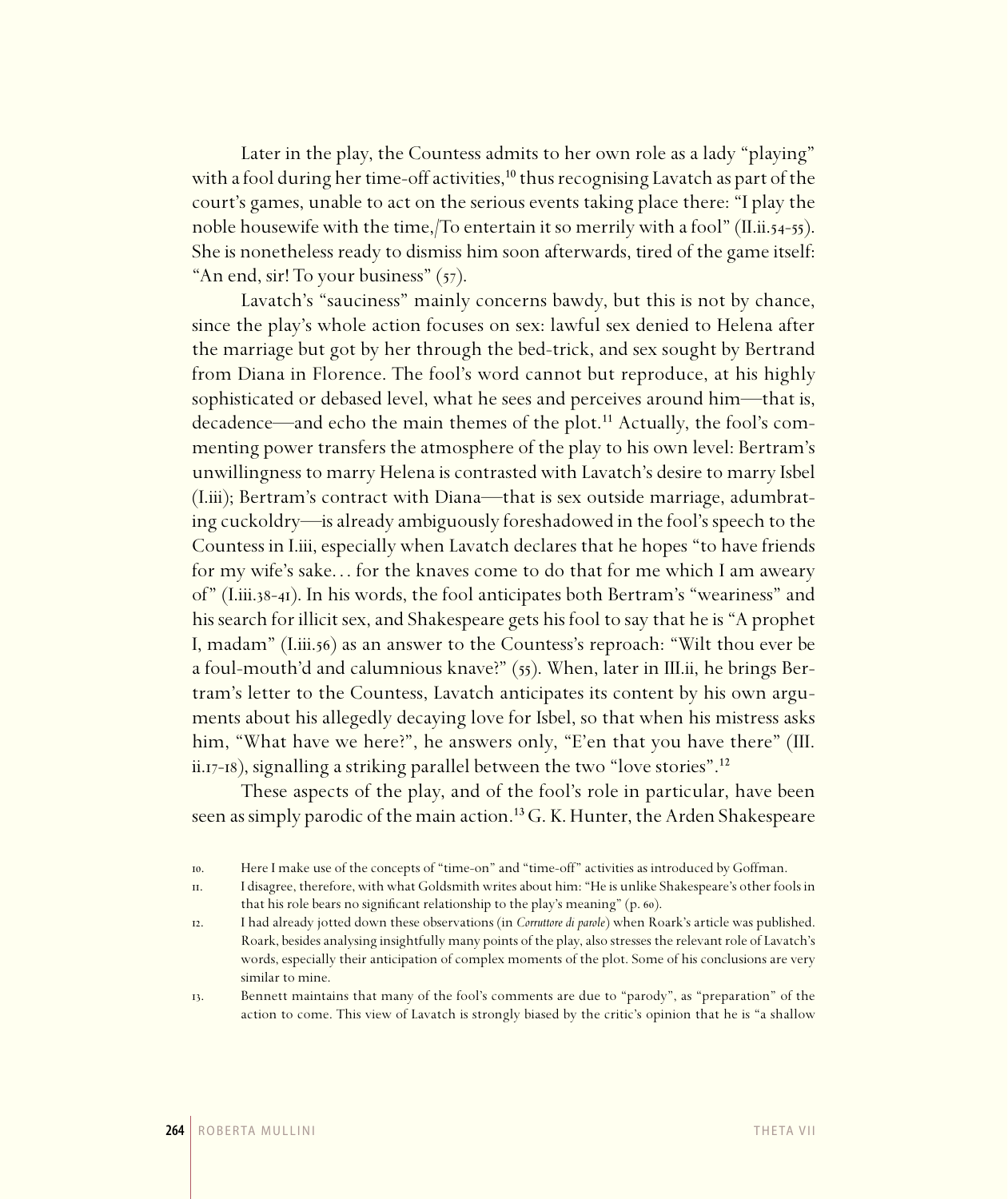editor, though insisting on parody, speaks of its function as "the addition of [a] parallel [perspective]" to the main plot, with "disintegrating effect" (p. xxxv, n. 1). In my opinion, however, even if the purpose of the fool's words in the previously quoted instances is parodic, this stems from his ability in observation and his capacity for foreseeing events. In the case of Lavatch, I would accept the words "parody" and "parodic" only if they are taken to point to Shakespeare's use of this character as a real "genius" of "analogical probability", not only to control the audience's responses, but also, on the contrary, to highlight the prophetic power of the fool's discourse.<sup>14</sup>

Even in his interaction with Parolles (II.iv) Lavatch's word is "prophetic". Once more called "knave", the fool very promptly answers:

> *Clown.* You should have said, sir, "before a knave th'art a knave"; that's "Before me, th'art a knave". This had been truth, sir.

*Parolles.* Go to, thou art a witty fool; I have found thee.

*Clown.* Did you find me in yourself, sir, or were you taught to find me?... The search, sir, was profitable; and much fool may you find in you, even to the world's pleasure and the increase of laughter.  $(II.iv.28-35)$ 

Here Lavatch seems to foresee Parolles' destiny in the future of the play, with the ambush in Italy and the laughable episode of which he is victim. But at the same time, the fool's comment on Bertram's disreputable friend is totally negative, since Lavatch unmasks Parolles' knavery. Being a mirror of society, the fool imitates the world he lives in; therefore, he is a knave in front of a knave only because he reflects what stands before him. The fool, from his privileged standpoint of "le spectateur non-concerné qui énonce la moralité du jeu" (Klein, p. 18), is able to observe and interpret the society he lives in, even if his word is still powerless to change events.

malcontent, seeing only the surface and understanding nothing, an utterly superficial observer" (pp. 345-46). By contrast, I consider Lavatch's verbal behaviour as deriving from his deep, though detached, foreknowledge of events, from his power of commentator as "fou glossateur" and "fou démystificateur" (Klein, pp. 18-19). In his volume devoted to the clown figure, Starobinski entitles the first chapter, "Le double grimaçant" (p.  $7$ ), thus interpreting the character as a powerful instrument of self-knowledge. Snyder also stresses the fool's power of mirroring his surroundings ("'The King's not here", p. 22).

14. Cf. Pearce.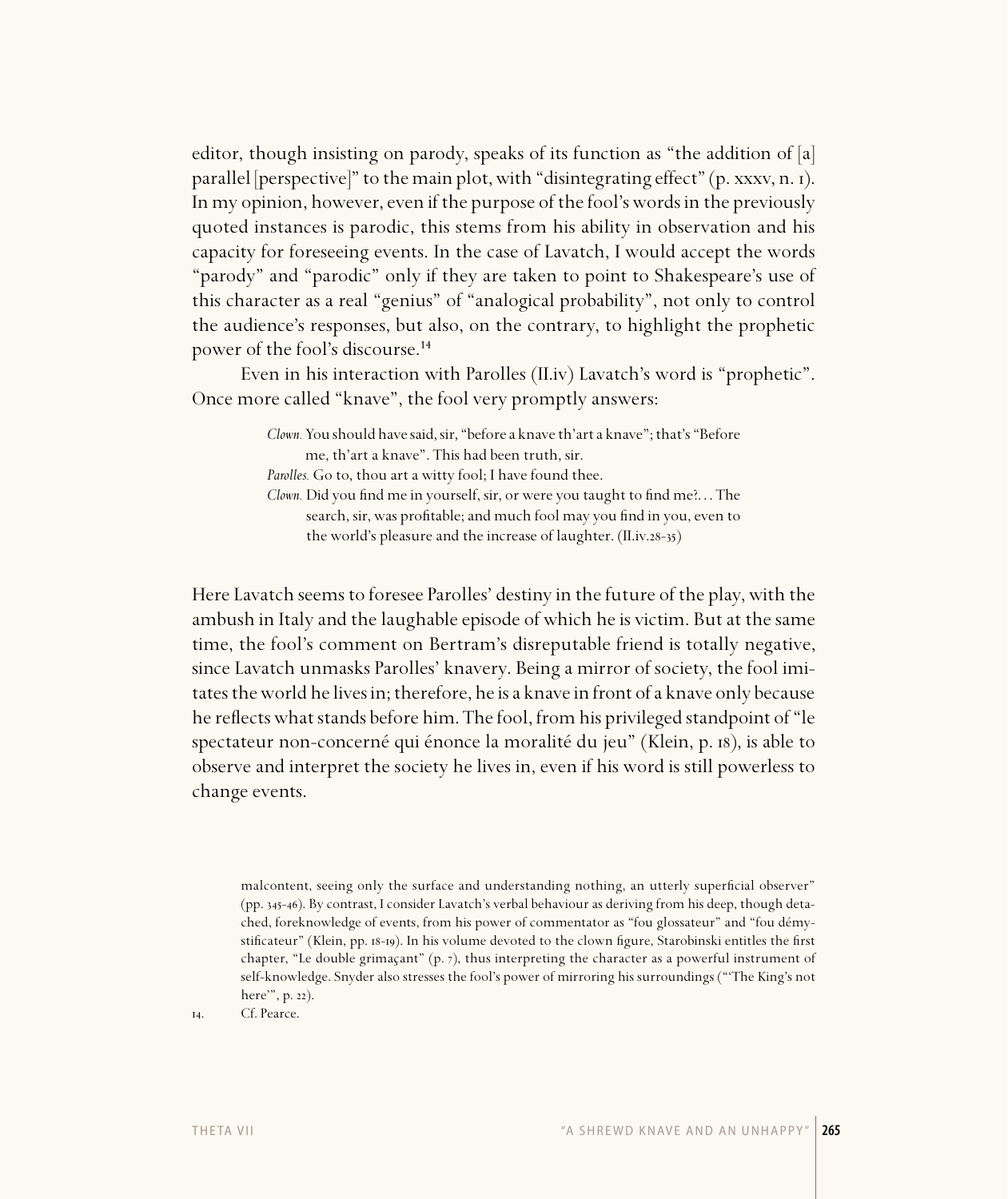## Lavatch as "corrupter of words"

Lavatch has been defined in a variety of ways. Hunter talks of his "boorishness" and understands his discourse as bawdy yet theological  $(p, xxi)^{15}$ ; Lawrence calls him "a thoroughly unsavoury fellow", whose comedy is limited to "poor comic relief" and to "vulgar cynicism" (pp. 69, 70). As already noted, Bennett sees him as "an utterly superficial observer", while Evans underlines that he is "more cynic than jester" (p. 148). Brooke also points to the fool's "cynical bluntness" (p.  $\delta$ r).

I find it strange that, among the many pages I have re-read on this occasion, very few critics accept Shakespeare's judgement on Lavatch as "A shrewd knave and an unhappy". Robert H. Goldsmith simply defines these words as "apt" (p. 59), while David Scott Kastan stresses the "unhappiness" (p. 587), the melancholy of the figure, thus refraining from any disparaging attribute and aligning himself with Shakespeare's own words. But it is Geoffrey Hutchins, an actor and not an academic, who performed this fool for the first time in 1981 with the RSC under the direction of Trevor Nunn, who fully subscribes to the playwright's words, which are—in his opinion—"the most accurate description of the character"  $(p. 89)$ .

However, I think that what is relevant in the character of Lavatch (as it is for all fools, actually, in various degrees), beyond any description of the modes of his wit, is the use he makes of language, for, as stated above, his influence *qua* fool on the plot is limited by his licence. In a previous study devoted to Shakespearean fools, I labelled Lavatch's discourse as "reticent" because of the rhetorical strategies he employs in his comments and transactions with the other *dramatis personae*.<sup>16</sup> This fool defines himself as "a poor fellow" (I.iii.12), a phrase which allows a comparison with Pompey in *Measure for Measure* (who declares that he is "a poor fellow that would live"  $[I_{1.1.220}]$ ). Pompey does not belong to a noble family, is no fool proper, is degraded to the despicable role of bawd and pimp in the world outside order. Lavatch, as already noted, lives in a court whose head—the count—has been dead for some time: he is just tolerated there as a reminder of

<sup>15.</sup> Lavatch's theological aspects are also stressed by Simonds, pp. 47-49.

<sup>16.</sup> Brooke, pp. 75-76, uses this same word, "reticence", to define *All's Well That Ends Well* as a whole. After commenting on the "uniquely bare language which excludes decoration" in the play, he shows how the play displays a special kind of "naturalism" that "is not simply bluntness. It has the quality too of the reticence of natural speech"; he adds, "It follows that reticence is as characteristic of the play as bareness is of language".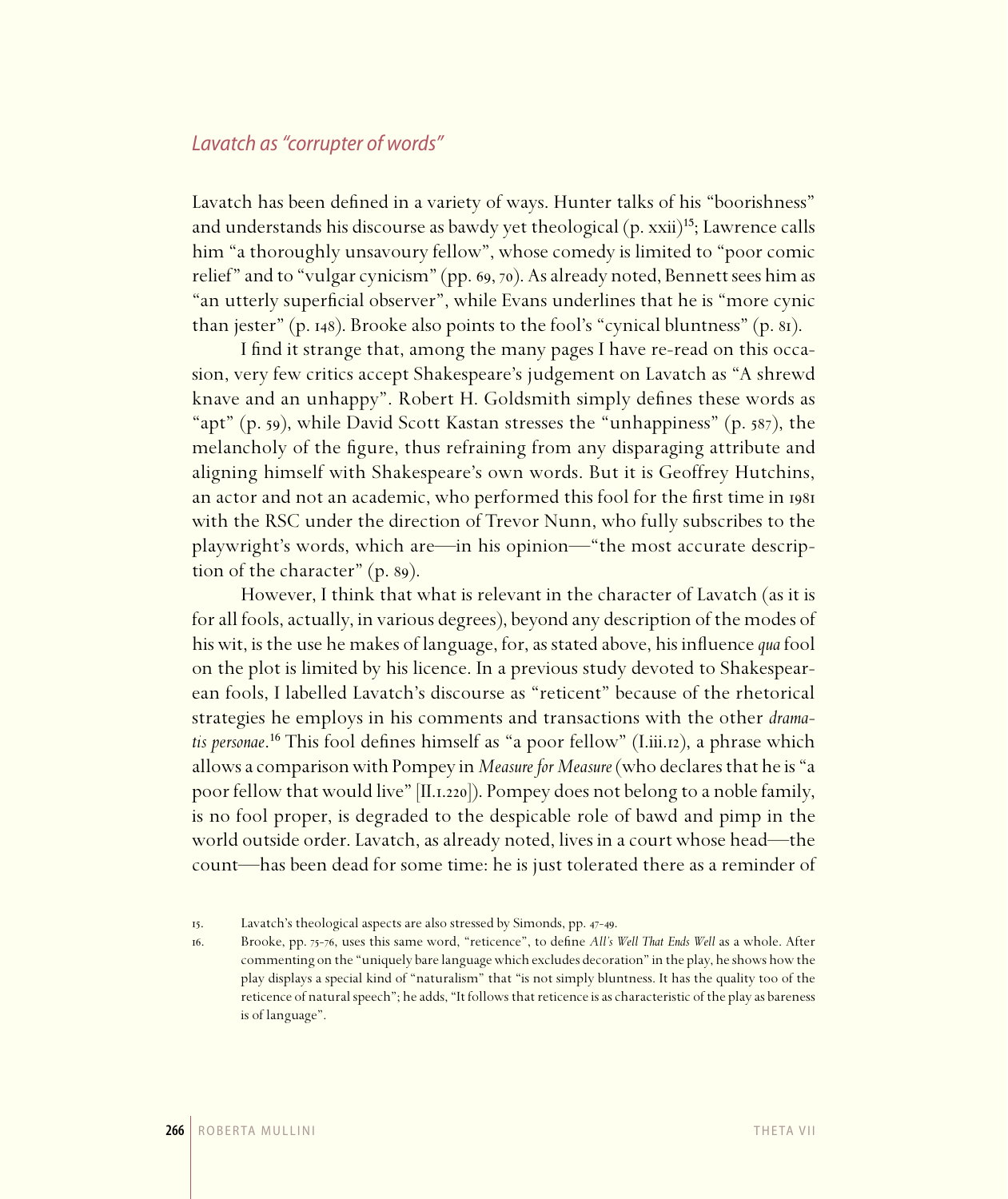the past. As I said, he is a "relic", reluctantly kept by the Countess. Things are changing in the society of Rossillion and seemingly running towards disaster: in this situation Lavatch survives, is "a poor fellow", observes the changes and comments bitterly upon them. In such a society it would be difficult to provoke pure laughter and sweet mirth, because the times of "much sport" have gone; the fool's discourse reflects these changes, the decay of old values, and, accordingly, he is often named "knave" rather than "fool".

Despite being reproached by the Countess at the very beginning of the play for his "knaveries", Lavatch does not hesitate to externalise what he thinks, but he proceeds by riddles and paradoxes—rhetorical screens able to protect him from whipping and, simultaneously, to allow him to vent his sour and prophetic perception of reality. He claims to have "an answer will serve all men"  $(II.ii.13)$ , but soon after he paraphrases his own words by making reference to the body (and, we can imagine, also by using bodily language): "It is like a barber's chair that fits all buttocks" (16). When the Countess continues by asking him, "Will your answer serve fit to all questions?"  $(p)$ , Lavatch replies with the first of his long and elaborate sentences, whose main characteristic is accumulation:

> *Clown.* As fit as ten groats is for the hand of an attorney, as your French crown for your taffety punk, as Tib's rush for Tom's forefinger, as a pancake for Shrove Tuesday, a morris for May-day, as the nail to his hole, the cuckold to his horn, as a scolding quean to a wrangling knave, as the nun's lip to the friar's mouth; nay, as the pudding to his skin.  $(20-26)$

The fool's list of comparisons draws, significantly, from a vast semantic area including satire against lawyers and religion, venereal disease, popular folklore, carnival, sexuality, prostitution, and food. Once more he touches on themes which pertain either to his origin as a dramatic character (such as carnival, mock marriages, and morris dancing), or to topics dealt with in the play (such as sexuality, cuckoldry, and prostitution). The theme of mock marriages also hints at the unsuccessful wedding between Helena and Bertram, while food is often associated with both sex and feasting,

Another famous speech, besides that in Act I, Scene iii, mentioned above, where, via a stringent syllogistic logic, Lavatch explains to the Countess why he hopes to have "friends for my wife's sake", soon follows in Act II, Scene iv, when the fool speaks with Helena: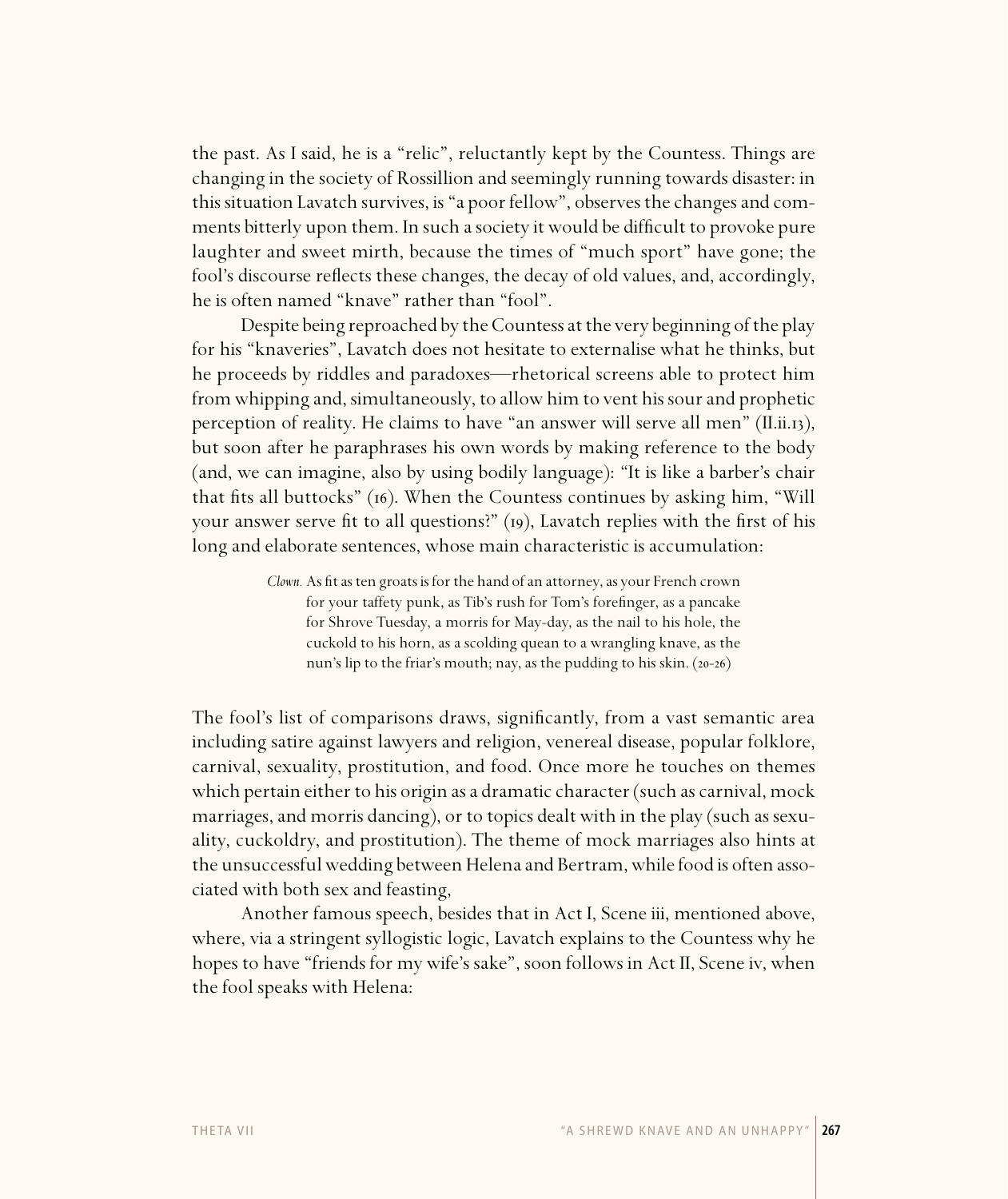| Helena. | My mother greets me kindly; is she well?                                |
|---------|-------------------------------------------------------------------------|
| Clown.  | She is not well, but yet she has her health; she's very merry, but      |
|         | yet she is not well. But thanks be given she's very well and wants      |
|         | nothing i' th' world; but yet she is not well.                          |
| Helena. | If she be very well what does she ail that she's not very well?         |
| Clown.  | Truly, she's very well indeed, but for two things.                      |
| Helena. | What two things?                                                        |
| Clown.  | One, that she's not in heaven, whither God send her quickly! The other, |
|         | that she's in earth, from whence God send her quickly! (II.iv.I-I2)     |

In this case, the fool's reticence is particularly strong: it is not that Lavatch refuses to co-operate on the most superficial level of conversation. Actually, he is "pragmatically correct"; only, his obliqueness is such as to oblige Helena to a progression of questions, and when he finally answers, his words are just a semantic complication, a vicious circle, and not a double answer, as he has promised. His first speech follows the scheme, "yes, but . . . ", repeating it three times and also muddling its rhetorical construction with a chiasmus where positive and negative meanings get entangled. His two last sentences appear verbally different exclusively because of the reverse semantics of their terms: "not in heaven" is different from "in earth"; "whither" is not "from whence", but their use makes them similar, thus reducing the meaning to univocity in spite of the great expense of (colloquial) spirit. In other words, Lavatch transfers meaning from the worldly to the heavenly, deferring his answer through rhetorical difficulties.

That he is a master of speech and a "corrupter of words" similar to his "brethren" is clear from the beginning, when he changes the words of a popular ballad. In fact, the Countess reproaches him, "You corrupt the song, sirrah"  $(I.iii.77-78)$ , but—as happens with other fools—Lavatch is only adapting somebody else's discourse (proverbs, sayings or, as now, a song) in order to advance his own meaning (here that, in spite of his misogyny, one woman, i.e., Helena, is good).

"A shrewd knave and an unhappy" is, as it is well known, the definition Lafew gives of the fool. Certainly Lavatch is shrewd, able to comment and observe reality, capable of recognising real knaves such as Parolles, ubiquitous for his licence ("he has no pace, but runs where he will", says the Countess), ready to turn his speech to religion and make himself pass for a "woodland fellow" (IV.v.44). But he is "unhappy", feeling that it is not true that "all's well that ends well", perceiving—like the playwright, perhaps—that the "happy ending" is strained, i.e., not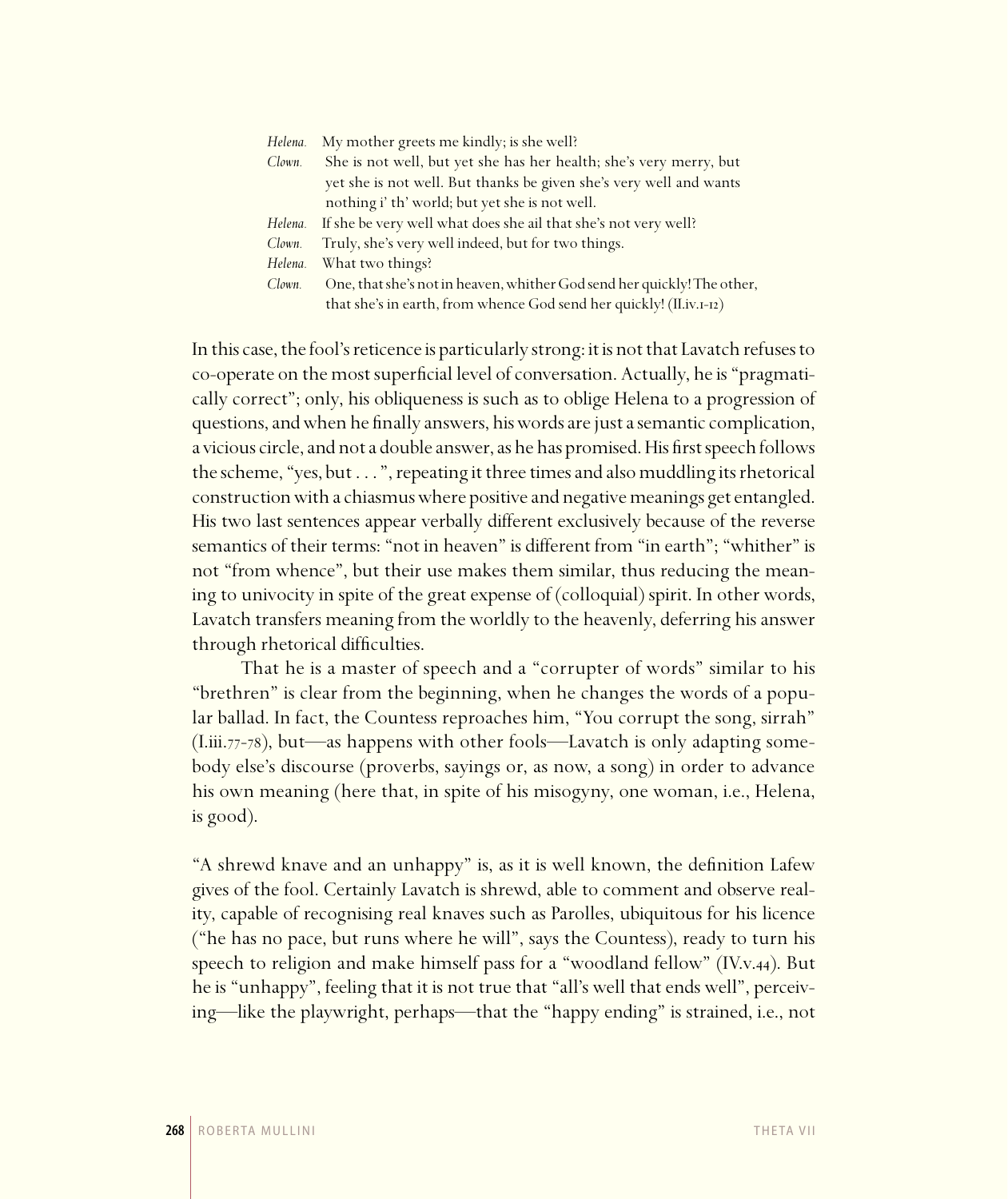just happening but made to happen, artificially built and not deriving "naturally" from the sequence of events.<sup>17</sup> Yet, as the "fou glossateur" of the piece, he adapts himself to his surroundings, showing and concealing, grimacing and stressing corruption, touching on all the topics that underpin the play. Shakespeare keeps him far from the comedic solution, that happy ending so difficult to achieve, and this, too, is not by chance: after Parolles' exposure in Act V, Scene ii, he leaves the stage never to appear again. His task *qua* fool is done: he has triumphed in the public recognition of Parolles's knavery (which he had already foreseen), has been called by his name (the only instance in the play), $^{18}$  but cannot accept what is ahead, that is, simply, that "all's well that end's well".

Lavatch remains a dramatic outsider within the performed story, ready to step out of it, detached, pointing like a chorus to what is worthwhile considering and thinking about. Like a "voice-over" throughout the affairs of the play, he has constantly reminded us of the equivocal issues of gender, sexuality, war, honour and nobility, and, given his previously mentioned dialogue with Helena about the Countess's "being well", he has already demonstrated that "well" and "not well" are ambiguous contraries, leaving us to think about the disturbing results of the plot. On the latter's outcome he cannot work, and so he does not take part in it but remains once more liminal, as a now silent and sadly blurred mirror on the wall of the court of Rossillion.

<sup>17.</sup> Only the intervention of the bed-trick and ring-exchange conventions, specifically linked to comedy, allows the happy ending. See Mullini, *Corruttore*, p. . Kastan writes that "the fragility of this comic plot is obvious"  $(p. 582)$ .

<sup>18.</sup> Cf. Snyder, "Naming Names", pp. 268-69.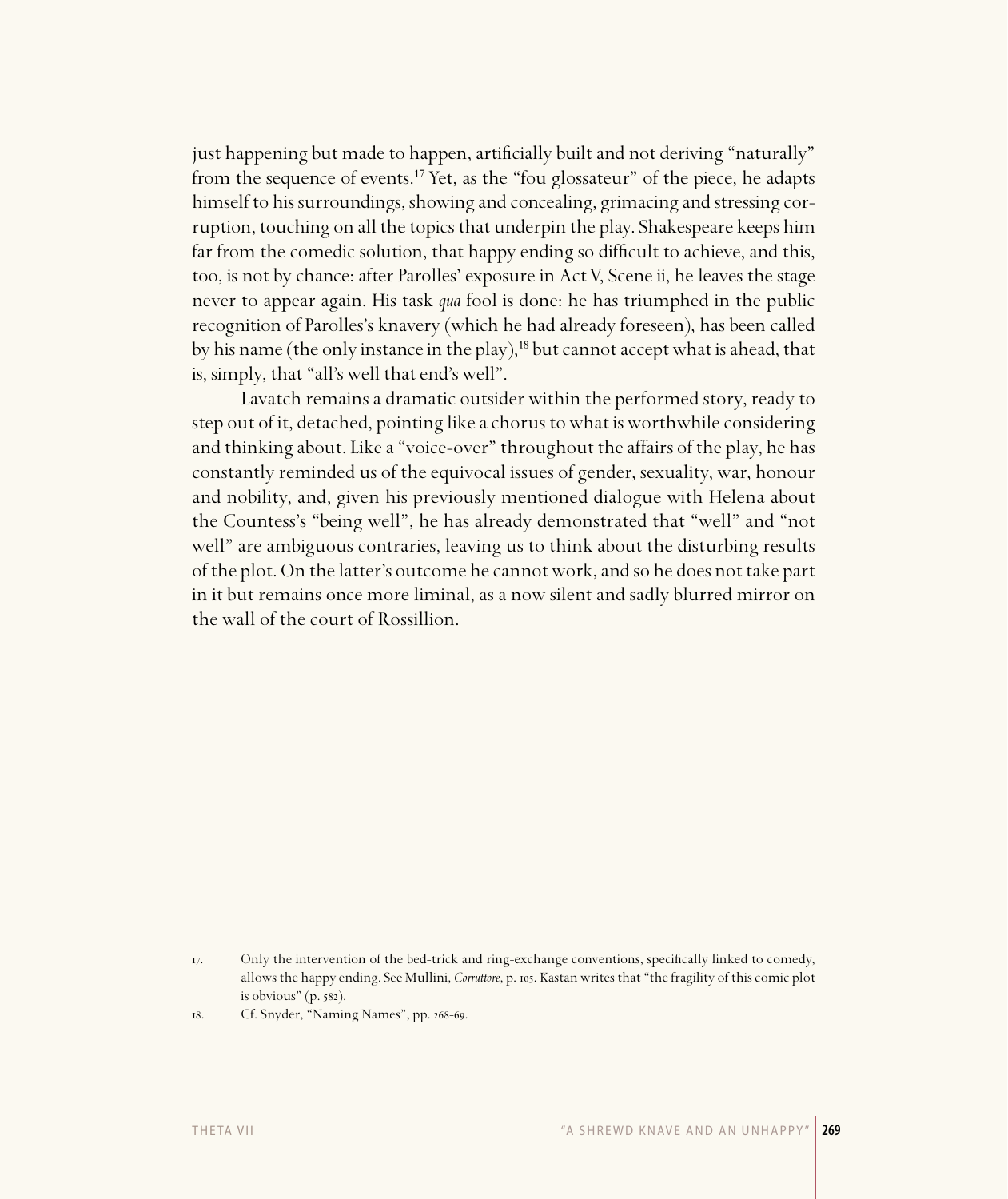# **Bibliography**

### Primary Sources

Armin, Robert. *Foole upon Foole. The Collected Works of Robert Armin*. Introductions by J. P. Feather. New York: Johnson Reprint Corpora $tion$ ,  $1972$ .

Erasmus. *Praise of Folly*. Trans. Betty Radice. Harmondsworth, Middlesex: Penguin, 1971.

Shakespeare, William. *All's Well that Ends Well*. Ed. G. K. Hunter, The Arden Shakespeare. London: Routledge, 1989.

\_\_\_. *King Lear*. Ed. Kenneth Muir. The Arden Shakespeare. London: Methuen, 1972.

#### Secondary Sources

Bennett, Josephine Waters. "New Techniques in *All's Well That Ends Well*". *Shakespeare Quarterly* 18 (1967): 337-62.

Billington, Sandra, *A Social History of the Fool*. Brighton: Harvester, 1984.

Bourgy, Victor. *Le bouffon sur la scène anglaise au* xvi *siècle (*c. *1495-1594)*. Paris: O.C.D.L., 1969.

BROOKE, Nicholas. "*All's Well That Ends Well"*. *Shakespeare Survey* 30 (1977):  $73 - 84.$ 

CORTI, Maria. "Modelli e antimodelli nella cultura medievale". Stru*menti Critici* 35 (1978): 3-30.

Duvignaud, Jean. *Les ombres collectives. Sociologie du théâtre*. Paris: P.U.F., 1965.

Evans, Gareth Lloyd, "Shakespeare's Fools: the Nature and the Substance of Drama". *Shakespearian Comedy*. Ed. D. Palmer and M. Bradbury. London: Arnold, 1972. 142-59.

Foucault, Michel. *L'Ordine del discorso*. Trans. Alessandro Fontana. Orig. pub. *L'ordre du discours: Leçon inaugurale au Collège de France prononcée le 2 décembre 1970*. Turin: Einaudi, 1972.

Goffman, Erving. *Interaction Ritual: Essays in Face-to-Face Behavior*. Chicago: Aldine Press, 1967.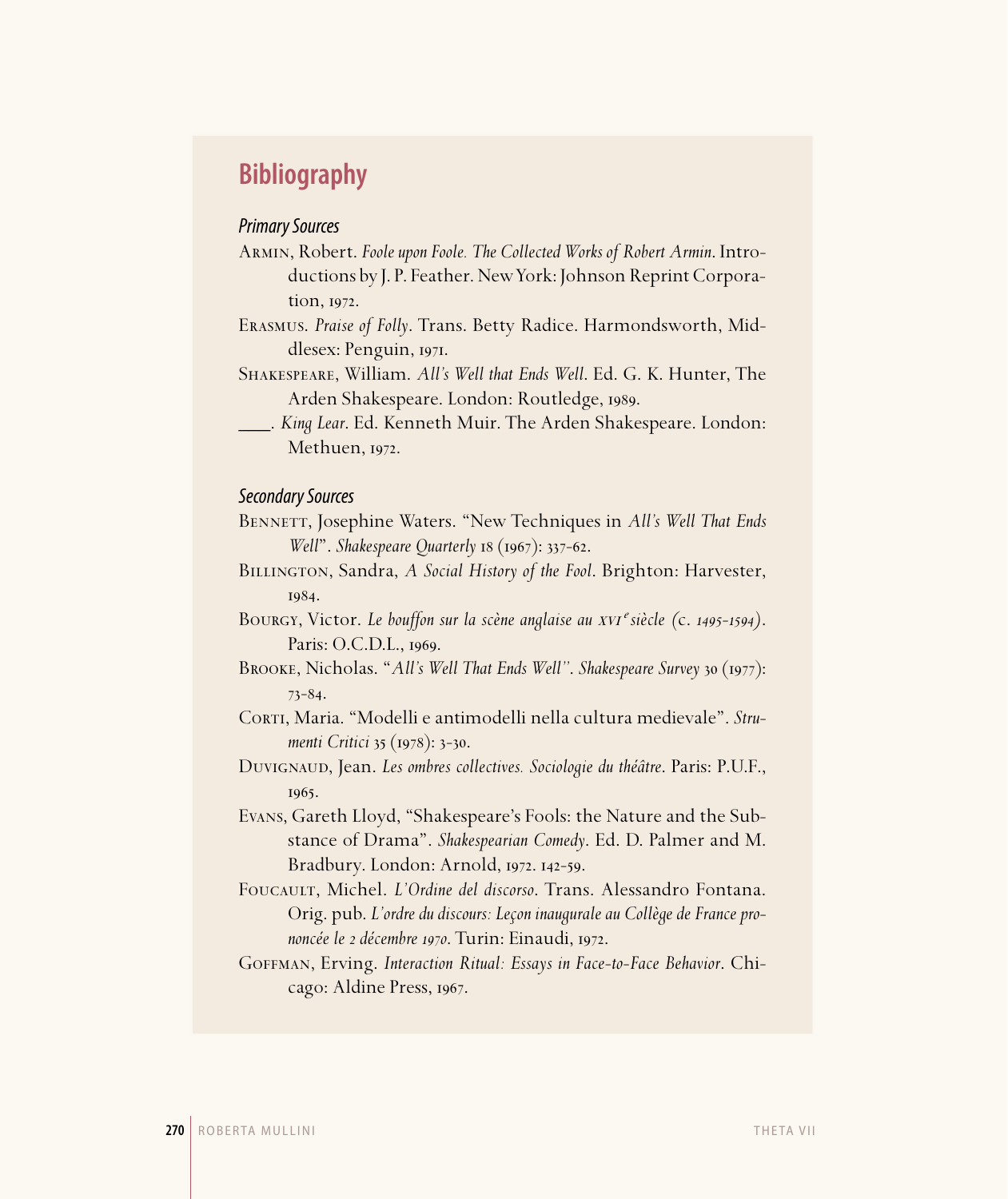- GOLDSMITH, Robert H. Wise Fools in Shakespeare. Liverpool: Liverpool University Press, 1955.
- Hillman, Richard. *Shakespearean Subversions: The Trickster and the Play-text*. London, Routledge, 1992.
- HUTCHINS, Geoffrey. "Lavatch in *All's Well That Ends Well"*. *Players of Shakespeare I*. Ed. Philip Brockbank. Cambridge: Cambridge University Press, 1985. 77-90.
- Kastan, David Scott. "*All's Well That Ends Well* and the Limits of Comedy". *ELH* 52 (1985): 575-89.
- Klein, Robert. "Un aspect de l'herméneutique à l'âge de l'humanisme classique: le thème du fou et l'ironie humaniste". *Archivio di filosofia* (*Umanesimo e ermeneutica*) 31.3 (1963): 11-25.
- Lawrence, William Witherle. *Shakespeare's Problem Plays*. Rev. ed. Harmondsworth, Middlesex: Penguin, 1969.
- Lotman, Juri M. "Il problema del segno e del sistema segnico nella tipologia della cultura russa prima del XX secolo". *Nuove tendenze delle scienze umane nell'URSS*. By Juri M. Lotman and Boris A. Uspenskij. Ed. Clara Strada Janovi�. Orig. pub. "Problema znaka i znakovoj sistemy i tipologija russkoj kul'tury XI-XIX vekov" (*Stat'i po tipologii kul'tury*, I [Tartu, 1970]). Turin: Einaudi, 1973. 40-63.
- Mullini, Roberta. *Corruttore di parole. Il fool nel teatro di Shakespeare*. Bologna: CLUEB, 1983.
- **\_\_\_\_**. *Il fool in Shakespeare*. Rome: Bulzoni, 1997.
- \_\_\_. "Playing the Fool: The Pragmatic Status of Shakespeare's Clowns". *New Theatre Quarterly* **1** (1985): 98-104.
- Nielsen, J. "William Kempe at the Globe". *Shakespeare Quarterly*  $(1993): 466-88.$
- Pearce, Frances M. "Analogical Probability and the Clown in *All's Well That Ends Well*". *Shakespeare Jahrbuch* (Bochum)  $108(1972)$ : 129-44.
- Roark, Chistopher, "Lavatch and Service in *All's Well That Ends Well*". *Studies in English Literature, 1500-1900* 28 (1988): 241-58.